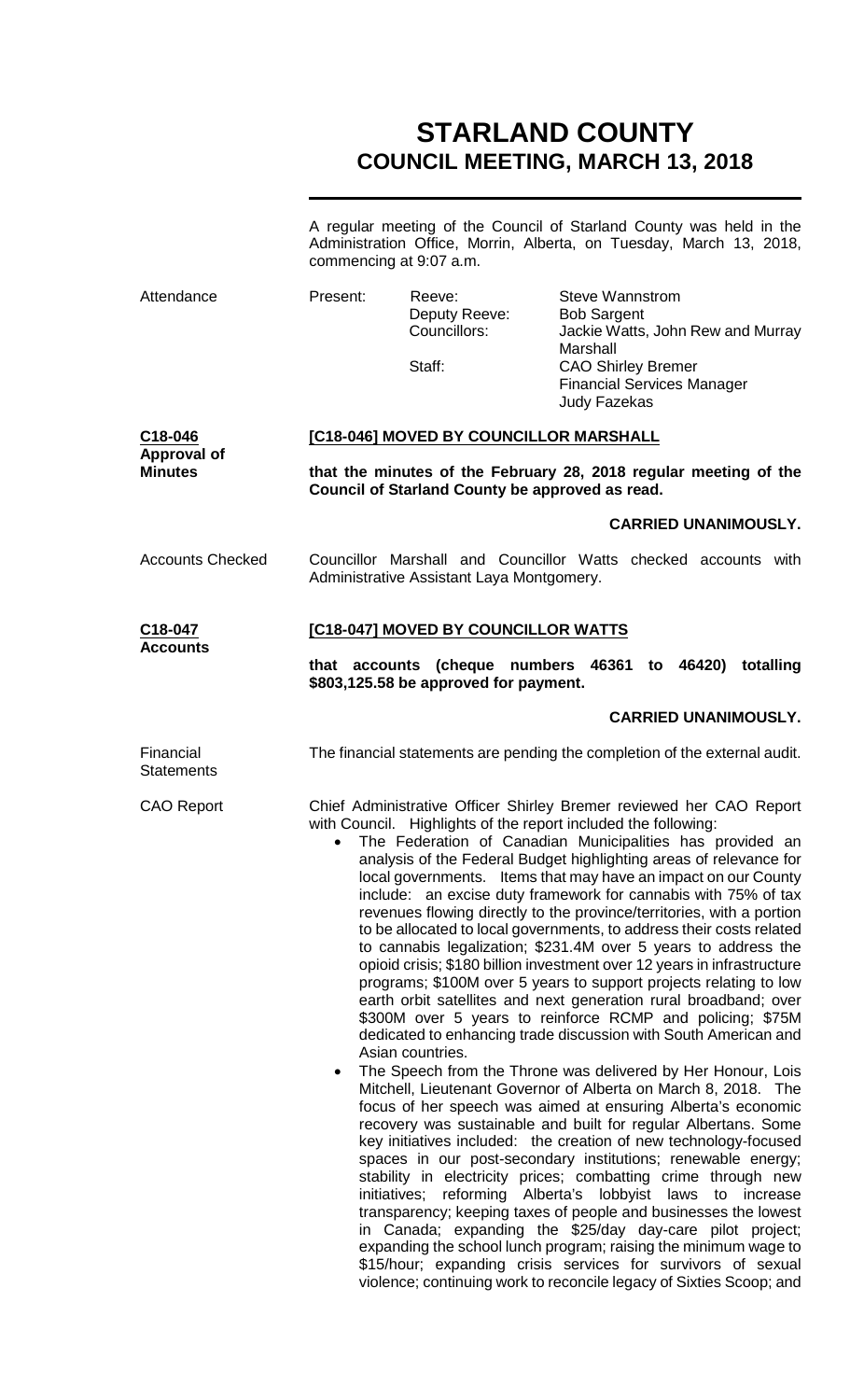bringing clean drinking water to more First Nations communities.

- The province announced \$10M in new funding to fight rural crime. Funding will support the hiring of 39 new officers, 40 civilian positions as well as 10 Crown Prosecutors.
- Darcy Brown, OHS Officer from Red Deer, paid County Administration a visit on March 8, 2018. Although he wasn't conducting an official inspection, he was travelling around the region observing current work activities and meeting with various municipalities. Several areas of the OHS Toolkit for Small Several areas of the OHS Toolkit for Small Businesses were reviewed including hazard assessment and control, emergency response plans, workplace violence procedures; working alone, worker training, as well as upcoming Bill 30 legislation changes to the OHS Act to be implemented June 1, 2018. Mr. Brown advised that he will be back in the spring to conduct an inspection on a portion of Starland County's operations.
- The National Safety Code training, held on March 9, 2018 at the Morrin Hall, was well attended by County staff and our volunteer firefighters. We were able to gather copies of driver's licenses and signatures for driver's abstracts so that the driver's files can be compliant with the National Safety Codes standards and the County can retain our Safety Fitness Certificate.
- At the recent Supervisor's Meeting, disposal of surplus assets was discussed. The Supervisors will be compiling a list of assets that will be sold through auction. There are some smaller items (i.e. slip tanks and filing cabinets) for which we may send out a request for sealed tenders.
- MPE Engineering conducted a free analysis to determine if a future Starland Fire Station/Truck Fill facility at Delia could be supplied with water from the existing Delia water distribution system or directly from the Henry Kroeger Regional Water System. Delia does not have capacity in their existing system, but water could easily be supplied from the HKRWS main which is located just along the south side of the two County lots.
- Employees have had an opportunity to select an award for the County's Safety Excellence recognition. Awards that were selected included the Lazy Bear Chair, Jumpstart car booster, and coveralls.

The 2018 assessment of the Bit Fury Data Mine facility has been received by the County. Based on legal opinions obtained by both Starland and Kneehill Counties, it has been determined that this facility will be assessed as commercial property. We will have to lobby our MLA and Municipal Affairs to have regulations and standards created for these types of properties.

CAO Bremer provided Council with background information regarding the informal agreement the County has with the Prairie Land Regional Division (PLRD) regarding the Family Resource Workers (FRW) in our area schools. As the FRWs fall under the FCSS program, they were once employed by the County. The school division took over the administration of these positions, and at that time a verbal agreement was made by County Administration to give PLRD \$40,000/annum in funding for the FRW program providing there were workers in both Morrin and Delia Schools. To date, we have not received any information regarding the status of this program in either school within our County. Council has requested that PLRD provide us with an update on the work that is being accomplished under the FRW program in Morrin and Delia Schools prior to paying the balance of funding for this school year.

PW Report Public Works Supervisor, Al Pratt, attended the meeting at 10:13 a.m. and reviewed his report with Council. Highlights of his report included the following:

The PW crew has been brushing, but still need to finish the trees for firewood. Some of the PW crew have been operating the

Assessment of Bit Fury Bitcoin Data Mine Facility

Prairie Land Regional Division #25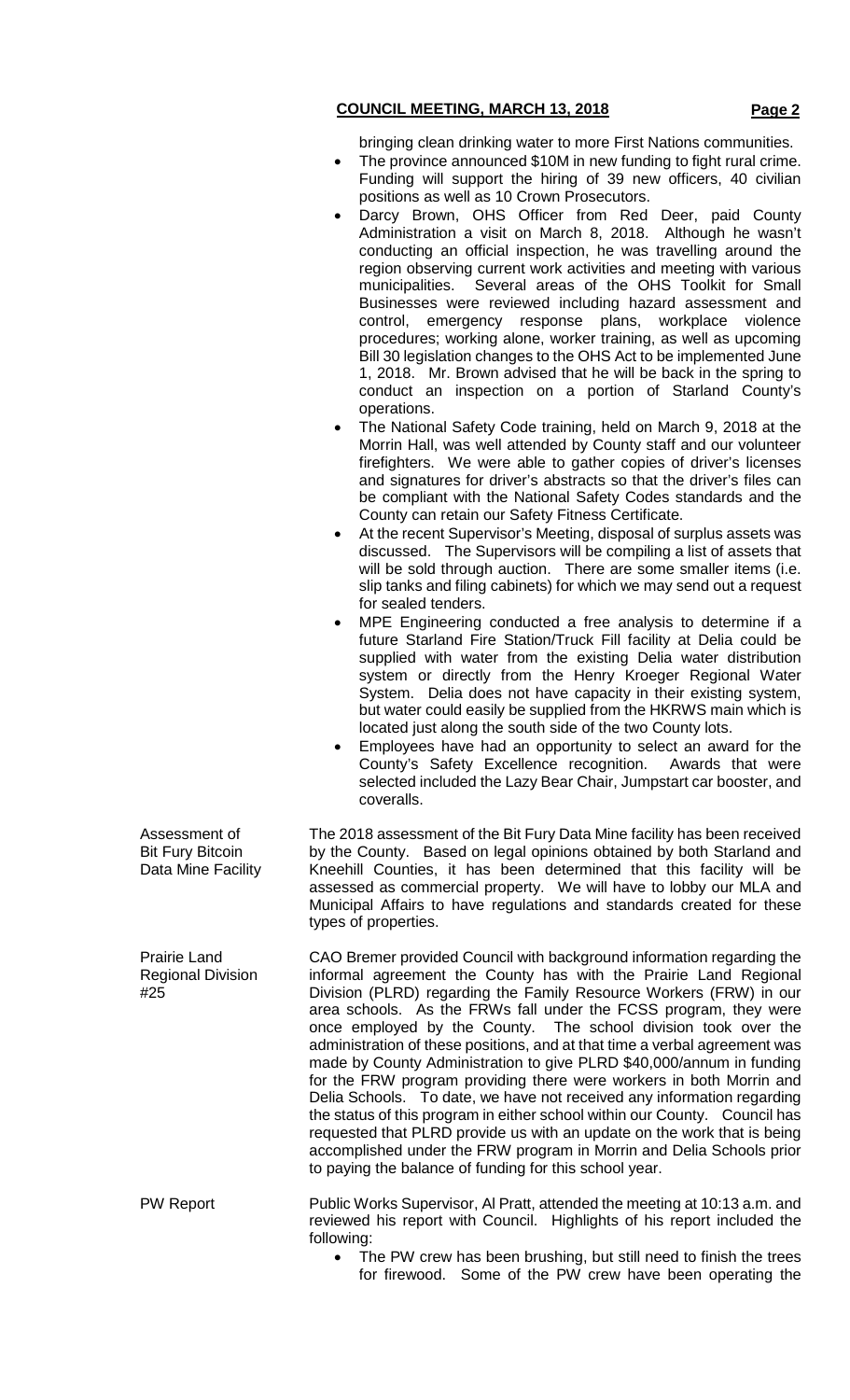|                                                    | spare graders, winging and ploughing snow. The PW crew has<br>continued with: snow removal in hamlets with the backhoe, 1<br>tons and tandem; hauling concrete for erosion control; setting up<br>the steamers and making more steam rods; making sure they<br>have extra cam locks, culvert tips, etc.<br>The majority of PW staff attended the National Safety Codes<br>$\bullet$<br>training on March 9, 2018.<br>Most of the grader operators have changed over to V-ploughs as<br>$\bullet$<br>the wind has made hard drifts in the snow. The grader men have<br>continued winging and ploughing snow on their roads, ploughing<br>driveways, bins and yards as requested, and opening back roads<br>so ratepayers can haul grain and to dry the roads quicker.<br>Buck continues with the regular maintenance of the County's light<br>٠<br>duty fleet and CVIPs as required.<br>Gary, Kevin and Thomas have been doing regular maintenance of<br>$\bullet$<br>the County's heavy-duty equipment and CVIPs as required. Gary<br>will be completing the CVIPS on the fire trucks within the next<br>couple of weeks.<br>PW Supervisor Pratt took calls from Road Data re service rigs,<br>$\bullet$<br>fracking, heavy equipment hauling, etc.; took calls from rate<br>payers re snow removal and water erosion; reviewed Road Use<br>Agreement; met with the new contract grader operator; attended<br>Safety Committee and Supervisors meetings; attended National<br>Safety Codes training; and worked on bridge files. |
|----------------------------------------------------|----------------------------------------------------------------------------------------------------------------------------------------------------------------------------------------------------------------------------------------------------------------------------------------------------------------------------------------------------------------------------------------------------------------------------------------------------------------------------------------------------------------------------------------------------------------------------------------------------------------------------------------------------------------------------------------------------------------------------------------------------------------------------------------------------------------------------------------------------------------------------------------------------------------------------------------------------------------------------------------------------------------------------------------------------------------------------------------------------------------------------------------------------------------------------------------------------------------------------------------------------------------------------------------------------------------------------------------------------------------------------------------------------------------------------------------------------------------------------------------------------------------------------------|
| <b>Road Curfew</b>                                 | PW Supervisors advised Council that he will be contacting Road Data to<br>put a curfew on road use during the day as the roads are getting soft, and<br>frost and moisture are coming out of the roads during the day when the<br>temperatures warm.                                                                                                                                                                                                                                                                                                                                                                                                                                                                                                                                                                                                                                                                                                                                                                                                                                                                                                                                                                                                                                                                                                                                                                                                                                                                             |
| <b>Contract Grader</b><br>Operator                 | The new contract grader operator is set to commence work on Thursday,<br>March 15, 2018 and is scheduled to receive his orientation on the same<br>day. He will be operating a 2014 Volvo with 2200 hours.                                                                                                                                                                                                                                                                                                                                                                                                                                                                                                                                                                                                                                                                                                                                                                                                                                                                                                                                                                                                                                                                                                                                                                                                                                                                                                                       |
| Road Use<br>Agreement                              | Marquee Energy Ltd moved their reels off the road the same day that PW<br>Supervisor Pratt contacted them. However, it was noted that they have<br>left two reels on the road at another location. The road use agreement<br>was reviewed with Council and potential amendments were discussed<br>addressing safety concerns that were previously raised by Council. PW<br>Supervisor Pratt will revise paragraphs 5 and 6 of the current RUA for<br>Council's review.                                                                                                                                                                                                                                                                                                                                                                                                                                                                                                                                                                                                                                                                                                                                                                                                                                                                                                                                                                                                                                                           |
| <b>Transfer Station</b><br><b>Bins</b>             | Tammi Nygaard from the Drumheller and District Solid Waste<br>Management Association will be inspecting the County's transfer station<br>bins. Frank will inspect the transfer station bins and advise PW which<br>bins require welding and/or other maintenance. PW staff will complete<br>any minor repairs.                                                                                                                                                                                                                                                                                                                                                                                                                                                                                                                                                                                                                                                                                                                                                                                                                                                                                                                                                                                                                                                                                                                                                                                                                   |
| <b>Starland County</b><br>Construction<br>Projects | Bridge Program – PW Supervisor Pratt met with Stantec to establish<br>plans and priorities for bridge repairs over the next few years. It was<br>noted that several bridges will require major repairs or replacement in<br>2020. Other counties have started to do their own bridge repairs and<br>Council was asked to consider this as an option for Starland County as<br>significant savings could be realized by using our own crew and<br>equipment. Some bridges could be replaced with hydraulically-fitted<br>culverts and other bridges, on back roads with minimal traffic, could be<br>replaced with low-level crossings. Administration will request that<br>Stantec prepare a more concise report outlining which bridges could be<br>repaired by County staff and which bridges will need to be tendered.<br>Road Program - A summary and map of the 10-Year Road Construction<br>Approved Program was circulated to Council for their review prior to the<br>Road Trip and Road Meeting scheduled for April 26 <sup>th</sup> and 27 <sup>th</sup> , 2018<br>respectively.                                                                                                                                                                                                                                                                                                                                                                                                                                       |
| Departure                                          | Councillor Rew departed the meeting at 11:15 a.m.                                                                                                                                                                                                                                                                                                                                                                                                                                                                                                                                                                                                                                                                                                                                                                                                                                                                                                                                                                                                                                                                                                                                                                                                                                                                                                                                                                                                                                                                                |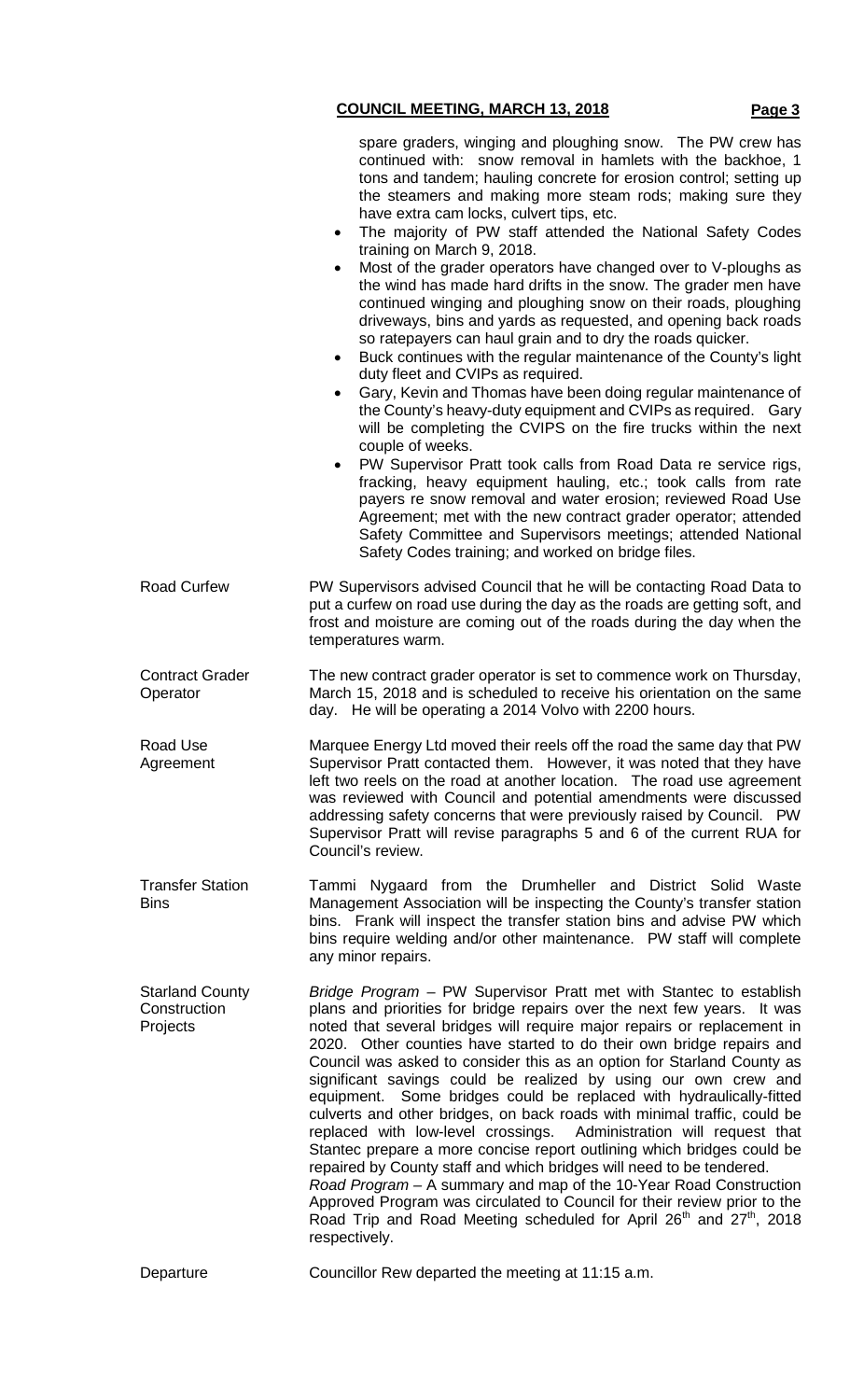| Departure                                                                         | PW Supervisor Pratt departed the meeting at 11:18 a.m.                                                                                                                                                                                                                                                                                                                                                                                                                                                                                                                                                                                                                                                                                                                                                                                                                                                                                                                                                                                                                                 |  |  |
|-----------------------------------------------------------------------------------|----------------------------------------------------------------------------------------------------------------------------------------------------------------------------------------------------------------------------------------------------------------------------------------------------------------------------------------------------------------------------------------------------------------------------------------------------------------------------------------------------------------------------------------------------------------------------------------------------------------------------------------------------------------------------------------------------------------------------------------------------------------------------------------------------------------------------------------------------------------------------------------------------------------------------------------------------------------------------------------------------------------------------------------------------------------------------------------|--|--|
| Return                                                                            | Councillor Rew returned to the meeting at 11:19 a.m.                                                                                                                                                                                                                                                                                                                                                                                                                                                                                                                                                                                                                                                                                                                                                                                                                                                                                                                                                                                                                                   |  |  |
| 2018 AAMDC<br><b>Spring Convention</b>                                            | CAO Bremer reviewed the convention schedule with Council as well as<br>the following AAMDC Resolutions:<br>1-18S Request for Implementation of the 2018 Assessment Year<br>Modifier for Well and Pipeline Assessments<br>2-18S Combatting Rural Crime<br>٠<br>3-18S Increase Crown Prosecutor Staffing Levels for Rural<br><b>Municipalities</b><br>4-18S Support for Continuation of Grant Funding for Agricultural<br>$\bullet$<br>Initiatives Program<br>5-18S Provincial Government Consultation and Communication<br>$\bullet$<br><b>Protocol with Municipalities</b><br>6-18S Wind Energy Regulations Required at Provincial Level<br>$\bullet$<br>7-18S Standards for Buildings Contaminated by Fentanyl and<br>Carfentanil<br>8-18S Amendments Required for Provincial Recycling<br>Regulations<br>9-18S Exemption of Seniors Housing from Requirement to Pay<br>$\bullet$<br>Carbon Levy<br>10-18S Tenure Extension Requirements for Unconventional<br>$\bullet$<br>Development<br>11-18S Recycling of Solar Panels<br>٠<br>12-18S Victim Services Units Funding<br>$\bullet$ |  |  |
| Ag in Motion Tour                                                                 | Dara Kudras, Assistant Agricultural Fieldman, attended the meeting at<br>Ms. Kudras was seeking support from Council for a<br>$11:20$ a.m.<br>County-sponsored two-day bus tour to the Ag in Motion farm expo which<br>takes place north-west of Saskatoon, SK in July. Ag in Motion brings<br>innovation to the field through interactive exhibits and live field and crop<br>plot demonstrations. The primary objective of this tour is to showcase<br>new technologies in agriculture to our area farmers. Sponsorship from<br>local businesses is being sought to offset costs of the tour. The tour will<br>be offered at a price of \$150 per person which will include transportation<br>(bus), hotel (double occupancy), two breakfasts, and one supper. This<br>tour will replace the traditional farm tour that takes place each summer.                                                                                                                                                                                                                                     |  |  |
| C <sub>18</sub> -048                                                              | [C18-048] MOVED BY COUNCILLOR MARSHALL                                                                                                                                                                                                                                                                                                                                                                                                                                                                                                                                                                                                                                                                                                                                                                                                                                                                                                                                                                                                                                                 |  |  |
| <b>Ag in Motion Tour</b>                                                          | that the Council of Starland County support the Ag in Motion Tour to<br>take place July 17-18, 2018, which will replace the 2018 Summer<br>Farm Tour.                                                                                                                                                                                                                                                                                                                                                                                                                                                                                                                                                                                                                                                                                                                                                                                                                                                                                                                                  |  |  |
|                                                                                   | <b>CARRIED UNANIMOUSLY.</b>                                                                                                                                                                                                                                                                                                                                                                                                                                                                                                                                                                                                                                                                                                                                                                                                                                                                                                                                                                                                                                                            |  |  |
| Departure                                                                         | Assistant Agricultural Fieldman Kudras departed the meeting at 11:57<br>a.m.                                                                                                                                                                                                                                                                                                                                                                                                                                                                                                                                                                                                                                                                                                                                                                                                                                                                                                                                                                                                           |  |  |
| Genesis – 2017<br><b>Insurance Review</b>                                         | Starland County's five-year insurance claim history was reviewed and<br>very few claims were noted. CAO Bremer advised Council that Genesis is<br>now giving a 2% rebate to their clients to be used towards their County<br>safety program.                                                                                                                                                                                                                                                                                                                                                                                                                                                                                                                                                                                                                                                                                                                                                                                                                                           |  |  |
| Regional<br>Intermunicipal<br>Collaborative<br>Framework<br><b>AAMDC Training</b> | CAO Bremer advised Council that the AAMDC is providing one-day<br>training workshops on the Regional Intermunicipal Collaborative<br>Framework. Starland County will send two Administration staff to one of<br>the sessions.                                                                                                                                                                                                                                                                                                                                                                                                                                                                                                                                                                                                                                                                                                                                                                                                                                                          |  |  |
| BluEarth - Hand<br><b>Hills Wind Project</b>                                      | Council was provided with an update on the Hand Hills Wind Project.<br>Although BluEarth did not qualify on Round 1 of the Renewable Energy<br>Program, they are working on enhancing the Hand Hills Wind Project to<br>ensure that it is as competitive as possible in order to be successful in                                                                                                                                                                                                                                                                                                                                                                                                                                                                                                                                                                                                                                                                                                                                                                                      |  |  |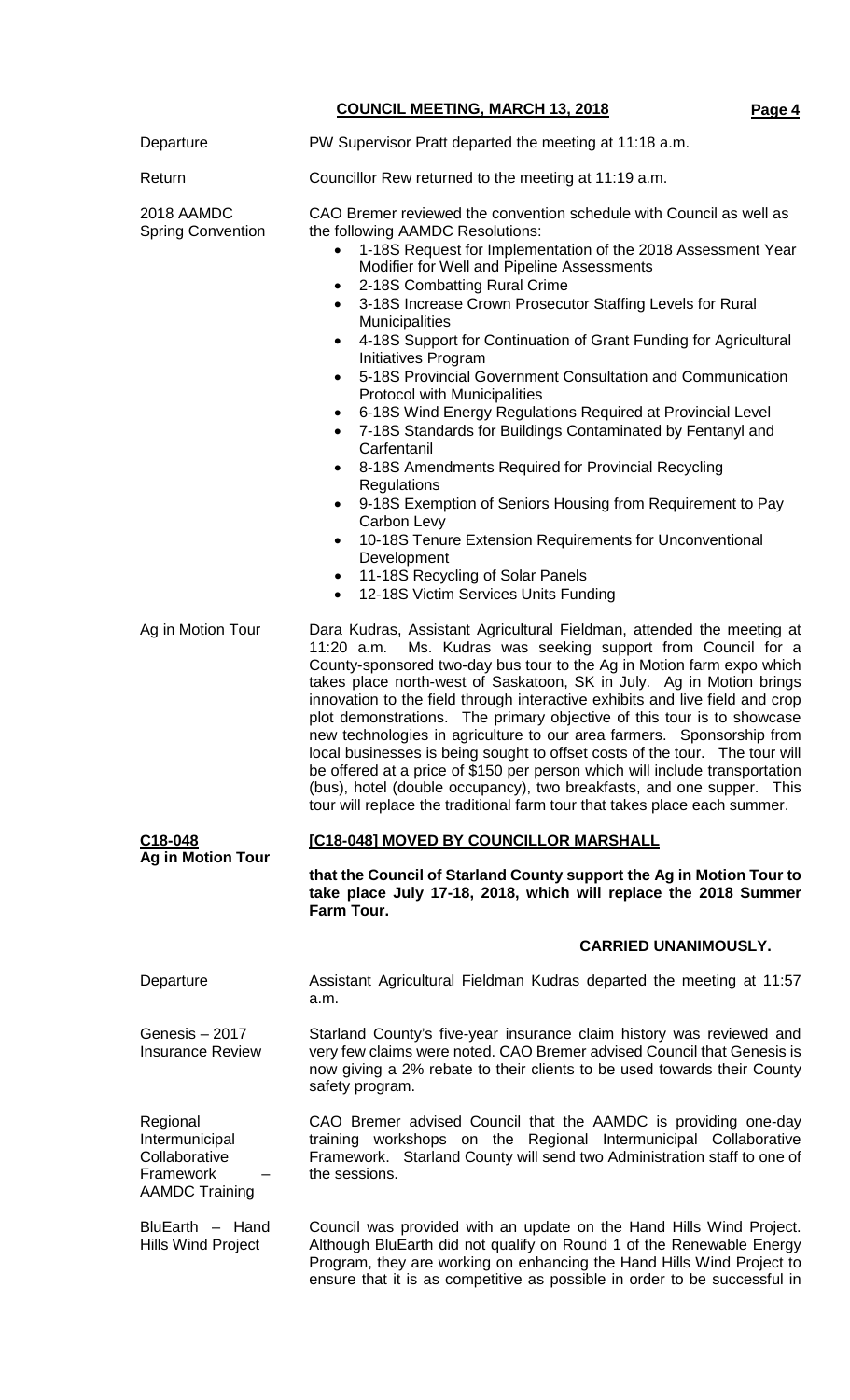|                                                                        | <b>COUNCIL MEETING, MARCH 13, 2018</b>                                                                                                                                                                                                                                                         |                                                                                                                                | Page 5                                                                                                    |  |
|------------------------------------------------------------------------|------------------------------------------------------------------------------------------------------------------------------------------------------------------------------------------------------------------------------------------------------------------------------------------------|--------------------------------------------------------------------------------------------------------------------------------|-----------------------------------------------------------------------------------------------------------|--|
|                                                                        | Rounds 2 or 3. Enhancements include optimizing the size of the Project<br>and amending their Alberta Utilities Commission permit to allow for newer<br>turbines. Glen Riep did meet with BluEarth last week and will provide a<br>further update at the next meeting.                          |                                                                                                                                |                                                                                                           |  |
| <b>Safety Codes</b><br>Council<br>Accreditation<br>Award               | Cynthia Cvik of Palliser Regional Municipal Services Ltd has asked that<br>Starland County be a co-applicant nominating Palliser Regional Municipal<br>Services for an Accreditation Award from the Safety Codes Council of<br>Alberta.                                                        |                                                                                                                                |                                                                                                           |  |
| C18-049                                                                | [C18-049] MOVED BY COUNCILLOR WATTS                                                                                                                                                                                                                                                            |                                                                                                                                |                                                                                                           |  |
| <b>Safety Codes</b><br><b>Council</b><br><b>Accreditation</b><br>Award | that Starland County be a co-applicant nominating Palliser Regional<br>Municipal Services for an Accreditation Award from the Safety<br><b>Codes Council of Alberta.</b>                                                                                                                       |                                                                                                                                |                                                                                                           |  |
|                                                                        |                                                                                                                                                                                                                                                                                                |                                                                                                                                | <b>CARRIED UNANIMOUSLY.</b>                                                                               |  |
| <b>Amateur Team</b><br><b>Grant Request</b>                            | An Amateur Team Grant Application was received from the Nova VBall<br>Club. There are currently 40 registered team members. The grant<br>funds each application at \$50.00 per participant to a maximum of<br>\$2,000.00.                                                                      |                                                                                                                                |                                                                                                           |  |
| C18-050                                                                | [C18-050 MOVED BY COUNCILLOR WATTS                                                                                                                                                                                                                                                             |                                                                                                                                |                                                                                                           |  |
| <b>Amateur Team</b><br>Grant                                           | that Starland County approve a 2018 Amateur Team Grant payment<br>to the Nova VBall Club in the amount of \$2,000.00.                                                                                                                                                                          |                                                                                                                                |                                                                                                           |  |
|                                                                        |                                                                                                                                                                                                                                                                                                |                                                                                                                                | <b>CARRIED UNANIMOUSLY.</b>                                                                               |  |
| Committee<br>Reports                                                   | Each of the councillors in attendance briefly reported on the various<br>committees to which they are appointed.                                                                                                                                                                               |                                                                                                                                |                                                                                                           |  |
| Council<br>Communications                                              | <b>Council Communications:</b>                                                                                                                                                                                                                                                                 |                                                                                                                                |                                                                                                           |  |
|                                                                        | Insight Into Government (2 issues)<br>i)<br>Palliser Regional Municipal Services - Minutes of Board Meeting,<br>ii)<br>December 13, 2017<br>iii) Prairie Land Pride Newsletter<br>iv) Alberta Association of Municipal Districts and Counties - Contact<br>Newsletter (2 issues)               |                                                                                                                                |                                                                                                           |  |
| Accounts                                                               | Accounts – see prior motion.                                                                                                                                                                                                                                                                   |                                                                                                                                |                                                                                                           |  |
|                                                                        | CHAMBERS, GARY N.<br>OLMSTEAD & SONS BUILDING MOVERS CK# 46362                                                                                                                                                                                                                                 | CK# 46361                                                                                                                      | 240.69<br>241,500.00                                                                                      |  |
|                                                                        | <b>Sub-Total:</b>                                                                                                                                                                                                                                                                              | \$                                                                                                                             | 241,740.69                                                                                                |  |
|                                                                        | <b>AAMDC</b>                                                                                                                                                                                                                                                                                   | CK# 46363                                                                                                                      | 22,633.26                                                                                                 |  |
|                                                                        | <b>Sub-Total:</b>                                                                                                                                                                                                                                                                              | \$                                                                                                                             | 22,633.26                                                                                                 |  |
|                                                                        | A.P.I. ALARM INC.<br>A&D HARPER TIRE (1979) LTD.<br><b>AAMDC</b><br>ALBERTA GOVERNMENT SERVICES<br>ALBERTA ONE-CALL CORPORATION<br>ALLIED DISTRIBUTORS DRUM LTD.<br>ATB FINANCIAL MASTERCARD<br><b>BIG COUNTRY GAS CO-OP</b><br><b>BIG SKY CALL CENTERS INC.</b><br><b>BILLS FARM SUPPLIES</b> | CK# 46364<br>CK# 46365<br>CK# 46366<br>CK# 46367<br>CK# 46368<br>CK# 46369<br>CK# 46370<br>CK# 46371<br>CK# 46372<br>CK# 46373 | 220.50<br>3,190.64<br>22,466.16<br>162.00<br>63.00<br>1,634.22<br>13,509.10<br>833.64<br>323.81<br>410.94 |  |

BROWNLEE LLP CK# 46374 201.29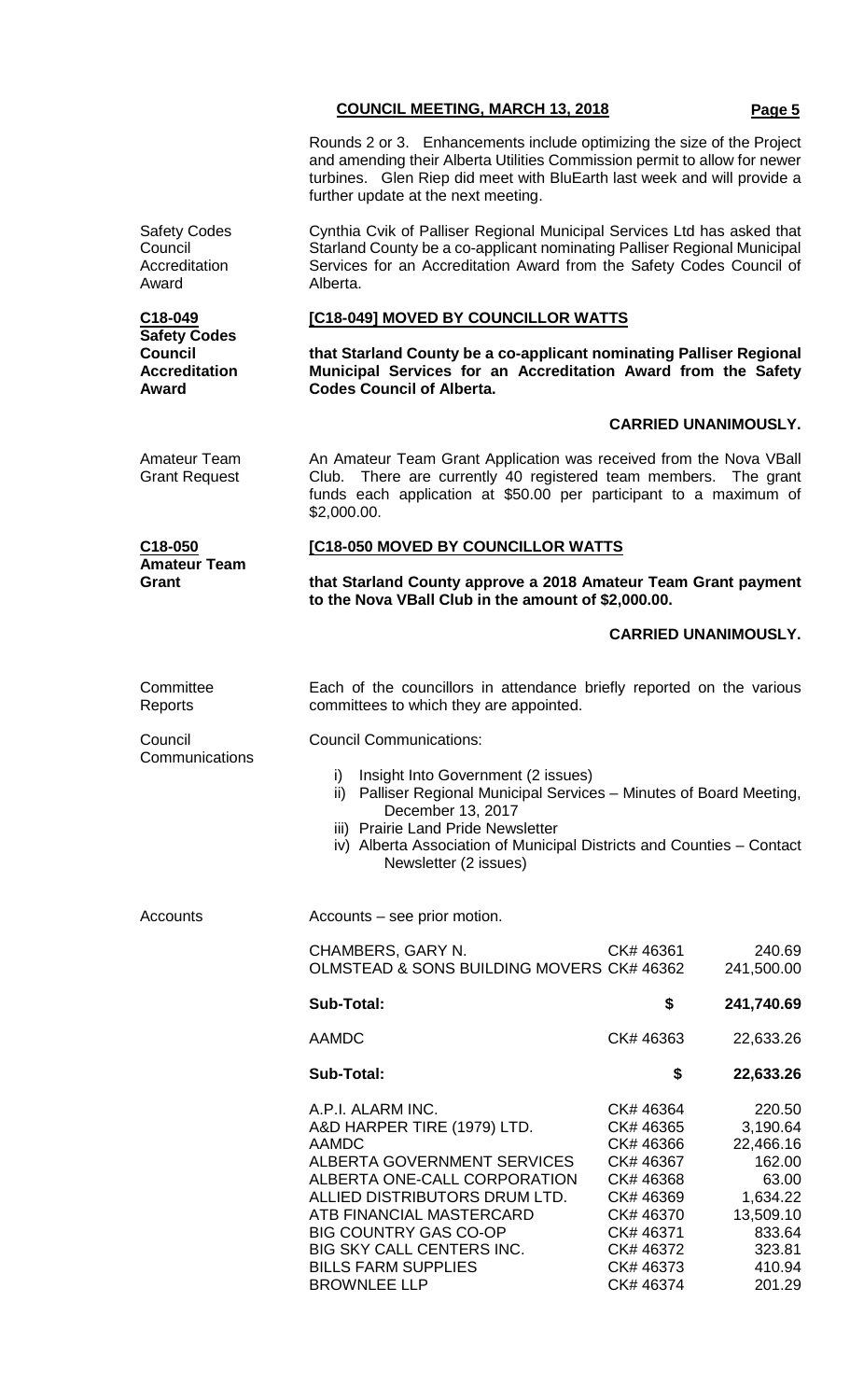| <b>Sub-Total:</b>                         | \$        | 538,751.63 |
|-------------------------------------------|-----------|------------|
| <b>WOLSELEY WATERWORKS</b>                | CK# 46420 | 3,067.19   |
| WILD ROSE ASSESSMENT SERVICE              | CK# 46419 | 9,135.00   |
| <b>WESTCAN ADVANCED COMM</b>              | CK# 46418 | 1,118.51   |
| <b>WATTS, JACKIE</b>                      | CK#46417  | 2,285.20   |
| <b>WATER PURE &amp; SIMPLE</b>            | CK# 46416 | 137.00     |
| <b>WARWICK PRINTING CO. LTD</b>           | CK# 46415 | 101.85     |
| <b>WANNSTROM, STEVE</b>                   | CK# 46414 | 5,099.41   |
| <b>VILLAGE OF MORRIN</b>                  | CK#46413  | 240.10     |
| <b>VILLAGE OF DELIA</b>                   | CK# 46412 | 122.00     |
| TURRIS COMMUNICATIONS LTD.                | CK# 46411 | 270.22     |
| TRINUS TECHNOLOGIES INC.                  | CK# 46410 | 1,102.71   |
| <b>TOWN OF DRUMHELLER</b>                 | CK# 46409 | 1,645.26   |
| THE DRUMHELLER MAIL                       | CK# 46408 | 5,578.76   |
| TELUS COMMUNICATIONS INC.                 | CK# 46407 | 1,521.11   |
| SUN LIFE ASSURANCE COMPANY                | CK# 46406 | 160.65     |
|                                           |           |            |
| SUN LIFE ASSURANCE COMPANY                | CK# 46405 | 18,635.60  |
| STANTEC CONSULTING LTD.                   | CK# 46404 | 28,806.40  |
| SPARTAN CONTROLS LTD.                     | CK# 46403 | 4,781.70   |
| <b>SLGM</b>                               | CK# 46402 | 1,837.00   |
| SEED CHECK TECHNOLOGIES INC.              | CK# 46401 | 63.00      |
| <b>SARGENT, ROBERT</b>                    | CK# 46400 | 266.39     |
| ROADATA SERVICES LTD.                     | CK# 46399 | 551.25     |
| RIEP, GLEN                                | CK# 46398 | 403.30     |
| REW, JOHN                                 | CK# 46397 | 284.56     |
| RECEIVER GENERAL OF CANADA                | CK# 46396 | 46,323.08  |
| PRINTER WORLD INTERNATIONAL               | CK# 46395 | 506.10     |
| <b>PITNEYWORKS</b>                        | CK# 46394 | 6,000.00   |
| <b>PETTY CASH</b>                         | CK# 46393 | 61.25      |
| OLMSTEAD & SONS BUILDING MOVERS CK# 46392 |           | 560.83     |
| MPE ENGINEERING LTD.                      | CK# 46391 | 2,694.55   |
| <b>MORRIN FOODS</b>                       | CK# 46390 | 311.15     |
| MARSHALL, MURRAY                          | CK# 46389 | 285.48     |
| <b>LAPP</b>                               | CK# 46388 | 26,100.73  |
| <b>LEAR CONSTRUCTION MANAGEMENT</b>       | CK# 46387 | 310,338.04 |
| KUHL TUF WEAR LTD.                        | CK# 46386 | 157.50     |
| <b>KUDRAS, DARA</b>                       | CK# 46385 | 201.86     |
| HI-WAY 9 EXPRESS LTD.                     | CK# 46384 | 276.66     |
| HENRY KROEGER REGIONAL WATER              | CK#46383  | 6,275.28   |
| <b>HACH SALES &amp; SERVICE CANADA LP</b> | CK# 46382 | 2,846.87   |
| <b>GOVERNMENT OF ALBERTA</b>              | CK# 46381 | 61.90      |
| <b>FRESON BROS DRUMHELLER</b>             | CK# 46380 | 391.52     |
| DRUMHELLER CO-OP LTD.                     | CK# 46379 | 92.36      |
| DRUMHELLER CHRYSLER LTD.                  | CK# 46378 | 105.00     |
| DRUMHELLER SOLID WASTE                    | CK# 46377 | 71.02      |
| <b>CANADA REVENUE AGENCY</b>              | CK# 46376 | 28.88      |
| <b>BRZ PARTNERSHIP ARCHITECTURE</b>       | CK# 46375 | 4,832.10   |
|                                           |           |            |

#### **TOTAL: \$ 803,125.58**

**C18-051 Adjournment**

# **[C18-051] MOVED BY COUNCILLOR MARSHALL**

**that the meeting be adjourned at 2:25 p.m.**

# **CARRIED UNANIMOUSLY.**

**The next meeting of the Council of Starland County is to be held on Wednesday, March 28, 2018, in the Starland County Administration Office, Morrin, Alberta, commencing at 9:00 a.m.**